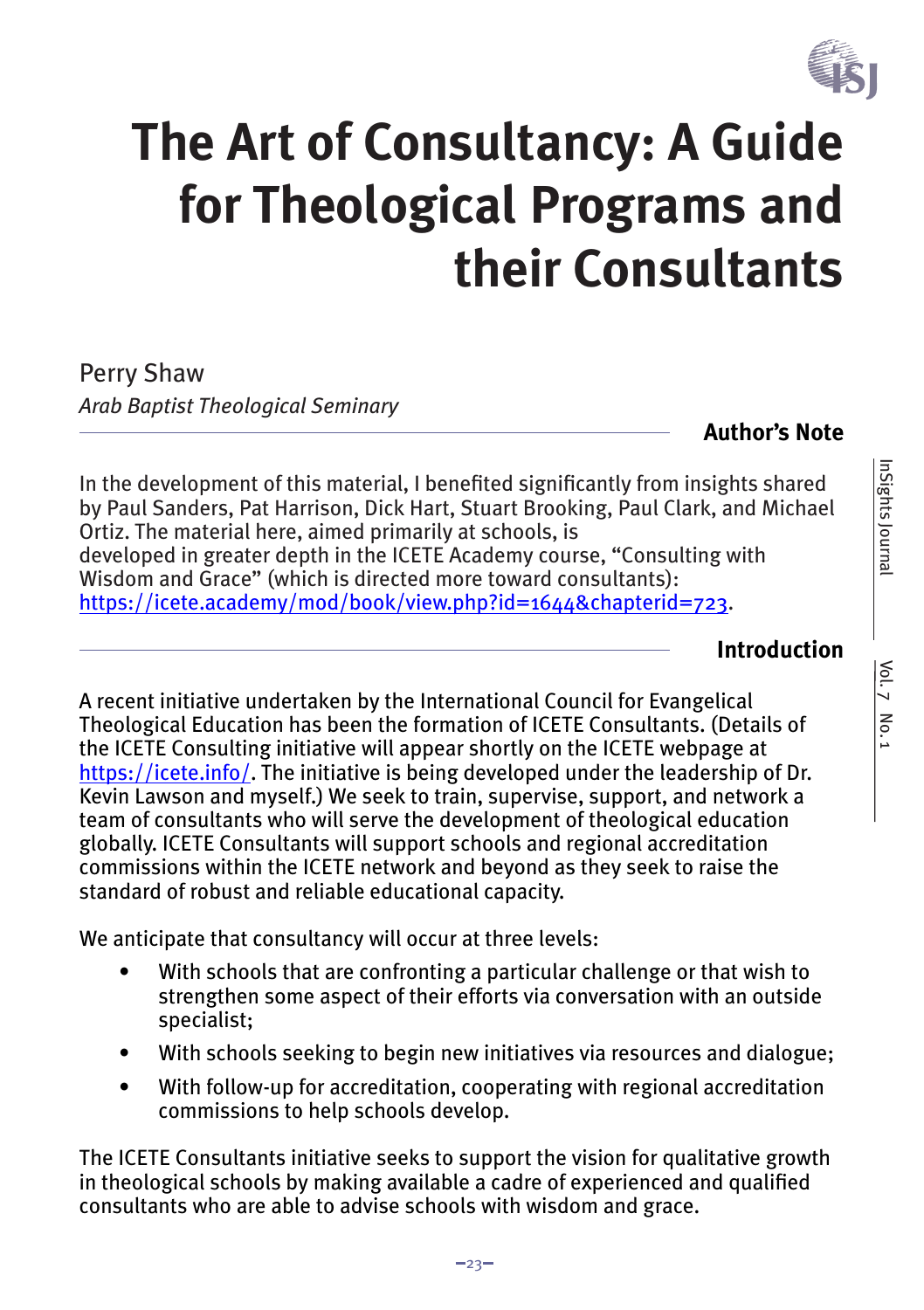#### December 2021

However, understanding the process of consultancy, matching the right consultant to the right context, and ensuring the right attitude in both the school and the consultant are essential elements of a fruitful experience. This article advises theological schools as to what sort of consultant may best serve their needs, describes the character of a good consultant, and outlines what the school can expect during the consultancy process. Finally, it describes the phases of consultancy.

#### **Building Capacity: Organizational Questions for Consultancy Visits**

*Where are we?*

Before inviting consultants, a school must seek to determine its current situation and its key potential growing points. If the school does not have a clear understanding of its needs, a more general team consultancy may be called for, a group that can help clarify the needs. (Many initial accreditation visits serve this general purpose.)

#### *What type of consultant do we need?*

Once a school knows its potential growth points, its leaders need to know what kind of person will most likely be able to help them move forward. Equally, consultants need to know if they are capable of bringing what is required to a particular situation and consequently when to accept and when to refuse an invitation to consult with a school (Richarme 2011).

To help the school decide what consultant might be right for them, let me analyze different types of consultant and what each has to offer. (Note that the roles are not strictly discrete.)

*• Field specialists* have been actively engaged in ministry for years – perhaps decades – and provide understanding of the whole field. This type of consultant has extensive contacts, having worked with most of the other key figures in the field. Often, these field specialists have completed successful ministry careers and have moved into consultancy to stay involved in a field that has played a major role in their lives. People listen to these specialists and trust their judgment because of their years of experience.

This consultant can be particularly helpful for a school that is considering entry into a new area or a new approach. This consultant will tend to focus on the big picture and how the big picture may impact the details of decision-making. Field specialists generally have wide knowledge of how similar organizations function elsewhere and how structures and practices have succeeded or failed in comparable situations. (Senior consultants like these must realize to what extent their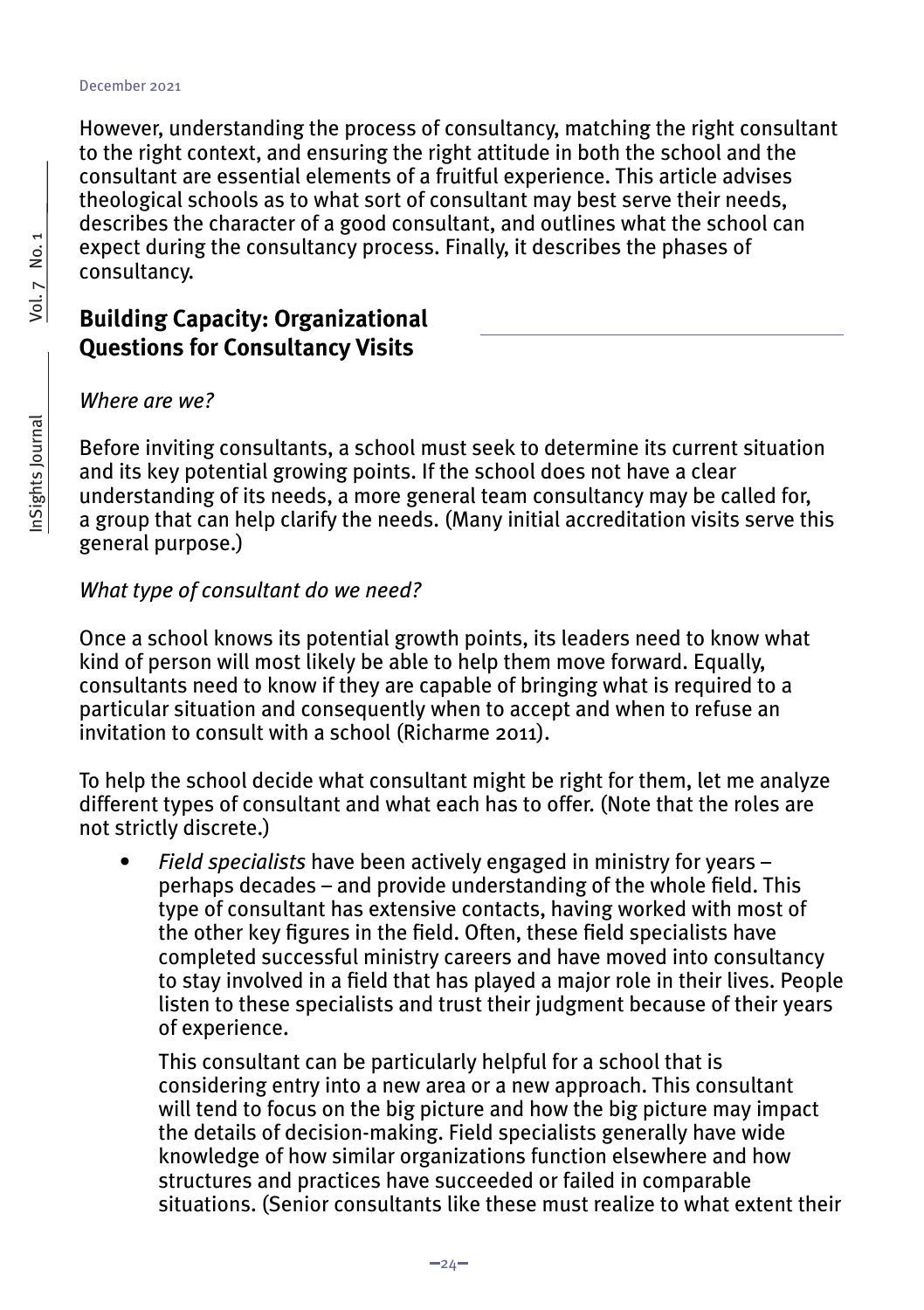

counsel may be dated, as fields change rapidly.)

Examples of where a field specialist may be valuable would be when a college wishes to transition to become a university, or a college wishes to initiate a new masters or doctoral program, or where a centralized college wants to open extension centers. In each case, a field specialist knows how these changes have been implemented elsewhere and knows potential pitfalls and dangers. Through a more global knowledge, the field specialist can advise the college whether or not the initiative is appropriate and what steps might be taken to maximize potential success.

*• Process specialists* are able to identify more efficient and effective ways of doing things; they concentrate on actions. Unlike field specialists, for whom global experience is the greatest asset, process specialists have extensive successful experience on the ground – for example, as President or Dean. The process specialist can see both the big picture and step-by-step means of strengthening internal processes. Process specialists are a bit like doctors – analyzing symptoms, seeing possible causes, and recommending suitable therapy. Good process specialists are able to propose simple recommendations that are not simplistic. They may also suggest specific functional specialists who could help weak elements in the institution.

A school must take care that the process consultant recommends process modifications that are relevant to its unique ministry context and are not generic. Equally, process specialists must ensure that the situation will be monitored carefully after they leave.

An example of where a process specialist may be helpful is where enrolments have fallen off steadily, so a school needs someone to diagnose the cause to determine if different processes might improve recruitment. Another example would be where financial sustainability has become problematic; a process specialist could suggest possible pathways for streamlining the school and attaining greater financial health.

*• Functional specialists* are specialists in a specific field, such as one of the five elements of educational institutions – governance, educational excellence, administration, pastoral care, and external relations; they focus on people. This specialist is useful in setting up a new element within a school and identifying the tasks, responsibilities, and outcomes of that element. In contrast to process specialists, who look for more efficient pathways for getting the job done, functional specialists recognize gaps and are able to suggest ways to fill these gaps. A school must take care that the consultant is aware of its other elements and how changes suggested in one area impact other parts of the school.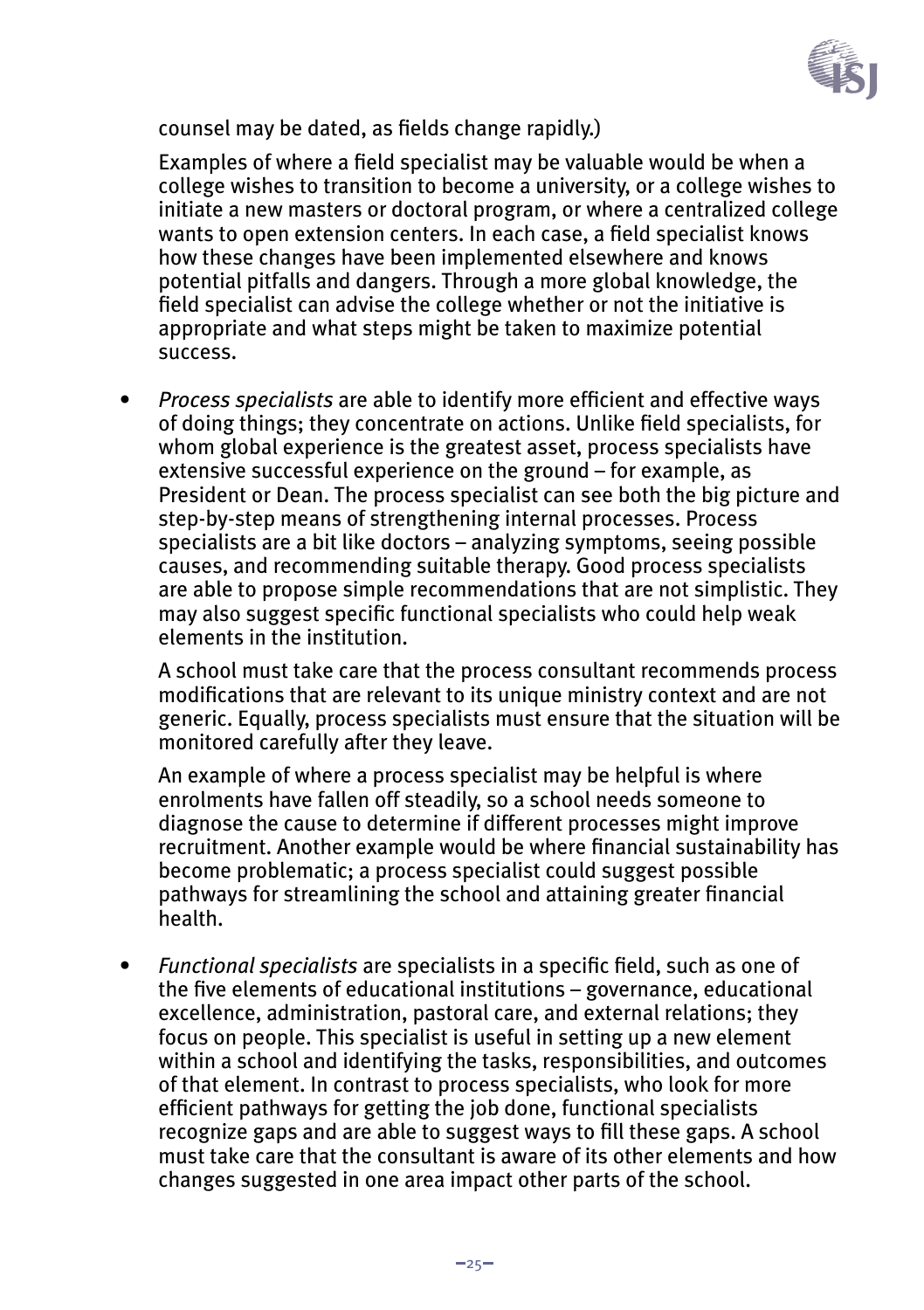Field and process specialists often have functional expertise that emerges from their long experience. A common example would be to have an experienced Academic Dean consult with a college where they have new Dean who is unsure of what is involved in the job; or perhaps the school is even struggling to find a person qualified, and the consultant can help identify the right person. Another possible scenario that suggests the need for a functional specialist would be where a Board has sought to micromanage a school – or perhaps the Board has been too hands-off. Having an expert in governance consult with the Board holds potential for building a healthy relationship with the school's leaders.

*• Subject matter specialists* are more engaged in a narrow subject or technology; they have comprehensive knowledge about a specific area. Some might be specialists in e-learning, orality, critical thinking, curriculum development, library, or academic documentation. The subject matter specialist is not concerned about the big picture.

The school must take care with subject matter specialists because the knowledge they possess is so specialized that only other subject matter specialists in their field are able to tell if they are correct or not. Also, the school must take care with subject matter specialists because their expertise must be current, particularly in quickly changing fields.

*• Pioneering specialists* are leaders who have had significant experience in launching creative new ways of doing things. They have encountered opposition, which they have learned to address appropriately. Pioneering specialists are valuable for schools seeking foundational change. A school must be careful that a pioneering specialist does not simply repeat an innovative package that may have worked elsewhere; the pioneering specialist must help the school discover its own pathways forward.

Some situations that might benefit from a pioneering specialist are the development of research centers, or the establishment of cooperative initiatives with other colleges or even with government agencies. A pioneering specialist is comfortable with creative thinking "outside the box" and has experience in risk-taking.

*• Sounding board* or *critical thinking consultants* are particularly skilled at listening, analyzing, and providing insight. These are the rarest. They may or may not know anything about your field or the characteristics of your school. But they are able to listen carefully to your descriptions and determine whether the arguments are logical and consistent. They can ask questions and test assumptions that people within the school take for granted. They can provide an alternative perspective on situations that may not be immediately apparent to insiders. And, possibly most important to senior leaders, they may offer a willing ear for highly confidential concerns that the leaders don't wish to share with others.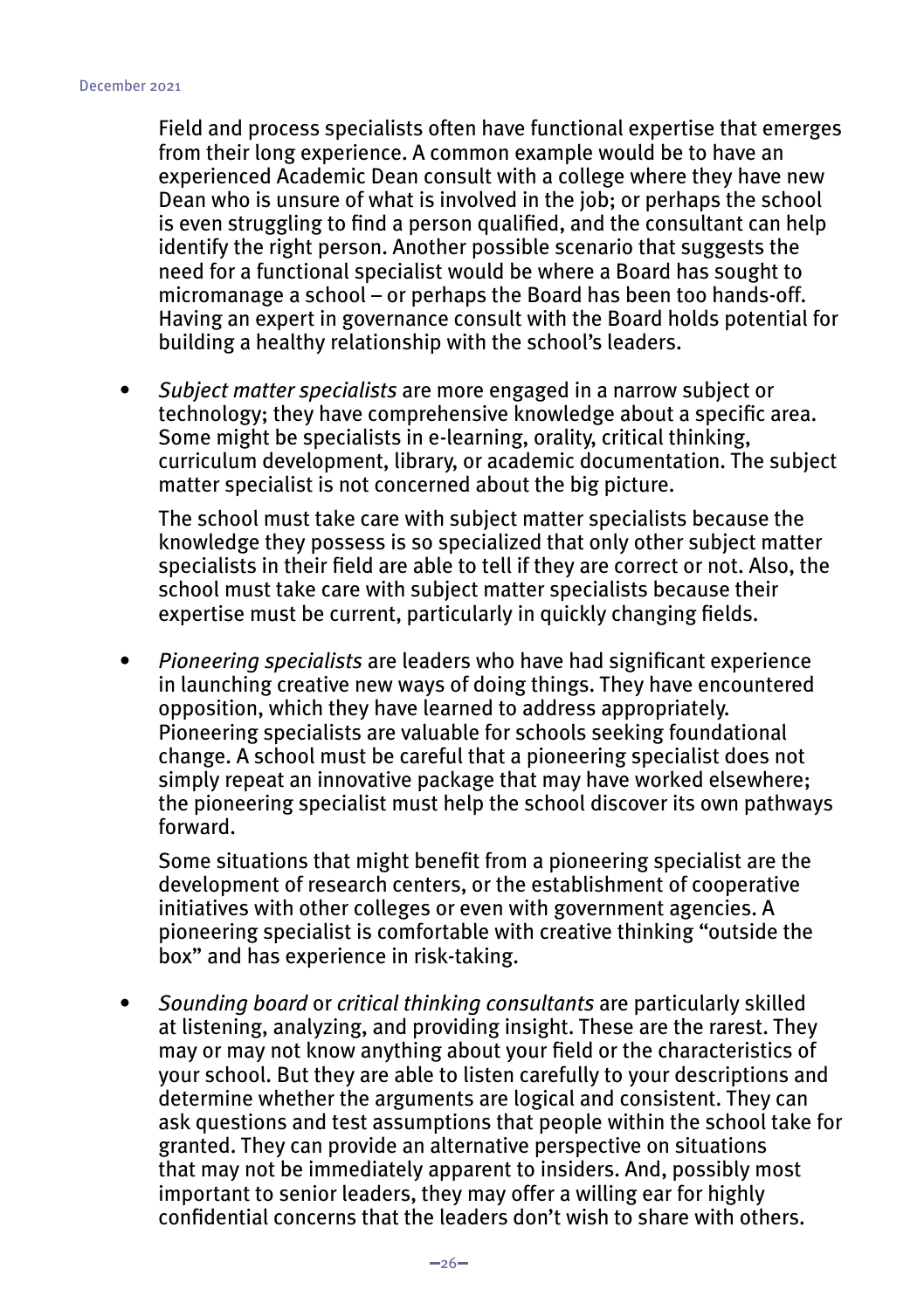

Sounding board consultants often function like psychotherapists, using Socratic questioning, answering questions with questions, and facilitating others' self-diagnosis and planning. One reason that these are the rarest of consultants is that these consultants offer only themselves to an organization – they do not bring a finished product. Unlike engagement-oriented consultants, this type of consultant is most effective over a longer period of time, gaining the trust of the school leadership. In return, their insights are given time to mature and bear fruit. A school must take care, however, that the consultant is providing enough value to justify the time and possible expense involved.

An example of where a sounding board consultant may be helpful would be at a school where there are rumblings of conflict, and the leadership is unsure what factors are leading to this loss of trust. (There may be many reasons, such as differences in understanding as to the school's purpose, unspoken expectations, external stressors, and so forth.) A good sounding board consultant would be able to ask the right questions of the right people so as to help the leadership find the best pathway forward. But sounding board consultants can also be helpful when a school is flourishing, wants to look ahead, and is uncertain which of many different good possibilities to prioritize. Again, through careful questioning, the sounding board consultant can help the leadership clarify the way ahead.

Of the tens of thousands of consultants, most tend to fall into one or two of the above categories. Occasionally, however, one can find a consultant with capability in several of these categories. These are not common, and a school must understand the trade-offs being made by gaining breadth of knowledge over depth of expertise. The most significant combination involves a field or subject matter specialist who also has sounding board or critical thinking expertise. These consultants are rare and valuable, because people with this combination of characteristics tend to be running organizations rather than consulting for them. In Christian ministry, consultative ability generally arises from a combination of training, ministry experience, life formation, and most importantly, spiritual maturity, what Robert Clinton describes as "Convergence" (Clinton 1993).

#### *Which consultant do you need?*

A school needs to determine what kind of specialist it needs at this time and in this place and whether it is preferable to have a local consultant with intimate knowledge of the context, or whether there is benefit to having someone come from further afield who brings paradigmatically different perspectives. Choosing the right consultant is more likely to lead to the desired outcomes. Equally, for consultants, knowing when you are suitable and when you lack necessary competencies will enable successful work with the school.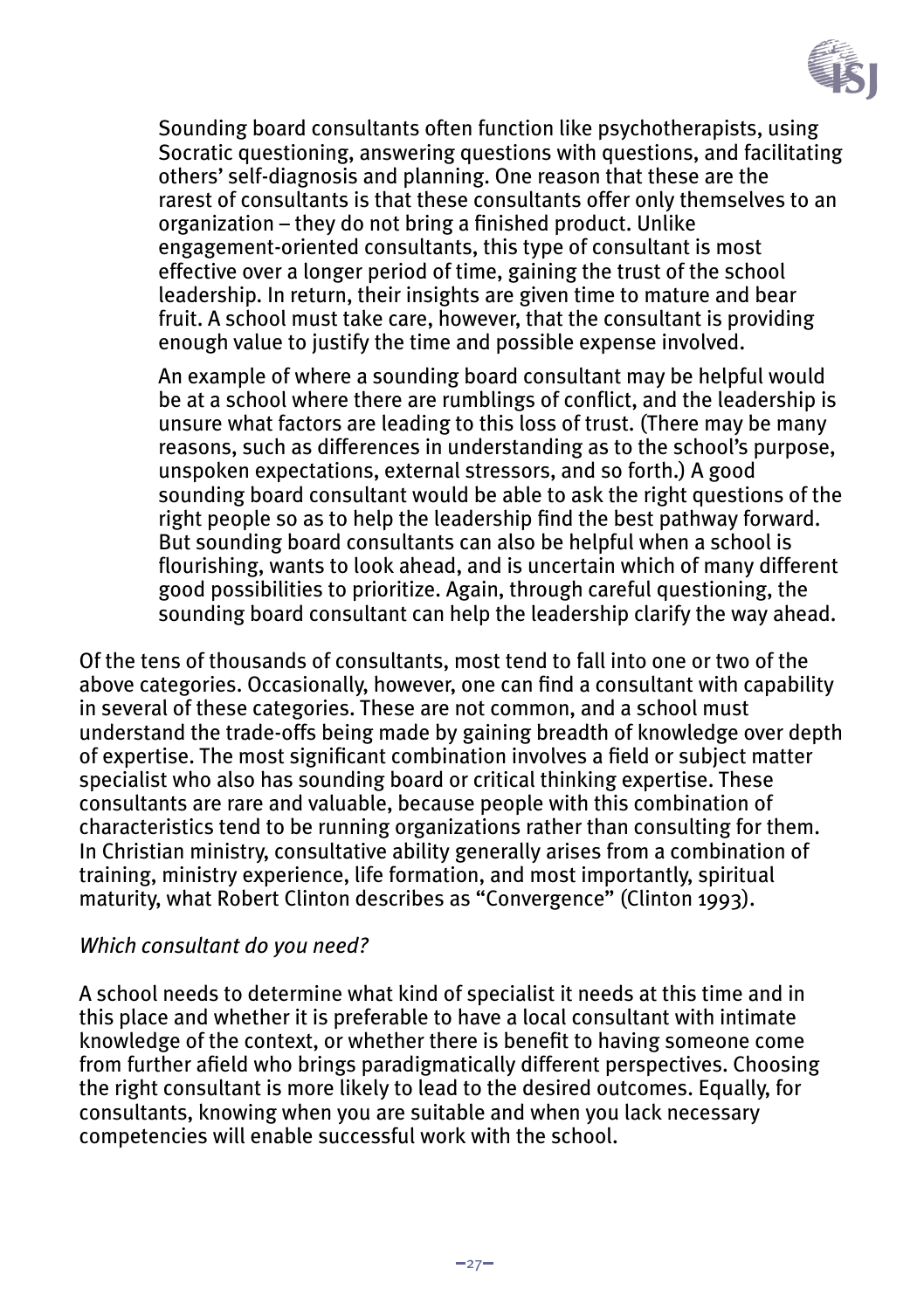The following checklist might provide some guidance:

| What type of consultant should an organization seek?                                                                                                                                                                    |                                                                                                                                                    |
|-------------------------------------------------------------------------------------------------------------------------------------------------------------------------------------------------------------------------|----------------------------------------------------------------------------------------------------------------------------------------------------|
| <b>Foundational Need</b>                                                                                                                                                                                                | <b>Type of Consultant</b>                                                                                                                          |
| Are you entering a new field or type of<br>ministry?                                                                                                                                                                    | Field or pioneering specialist                                                                                                                     |
| Are you trying to reduce expenses in your<br>school or to increase the efficiency with which<br>your school functions?                                                                                                  | <b>Process consultant</b>                                                                                                                          |
| Is one section of your school struggling to meet<br>objectives, not communicating with the rest of<br>the school, or floundering in the delivery of its<br>services?                                                    | <b>Functional consultant</b>                                                                                                                       |
| Are the members of your school strong on<br>general information but not up to speed on the<br>latest technologies or techniques available in a<br>particularly important element of the ministry?                       | Subject matter specialist                                                                                                                          |
| Are you thinking about making some radical<br>changes to your leadership or management<br>team, or making strategic ministry changes<br>that you don't want to share with the rest of<br>your leadership team just yet? | Sounding board consultant                                                                                                                          |
| Are you stymied by a new concept or<br>development?                                                                                                                                                                     | A subject matter specialist<br>probably knows too much of<br>the nuts and bolts, so a<br>sounding board consultant<br>would likely be better here. |
| Are you convinced of the value of your ministry<br>but experiencing difficulty engaging the<br>community in a positive way?                                                                                             | Critical thinking consultant                                                                                                                       |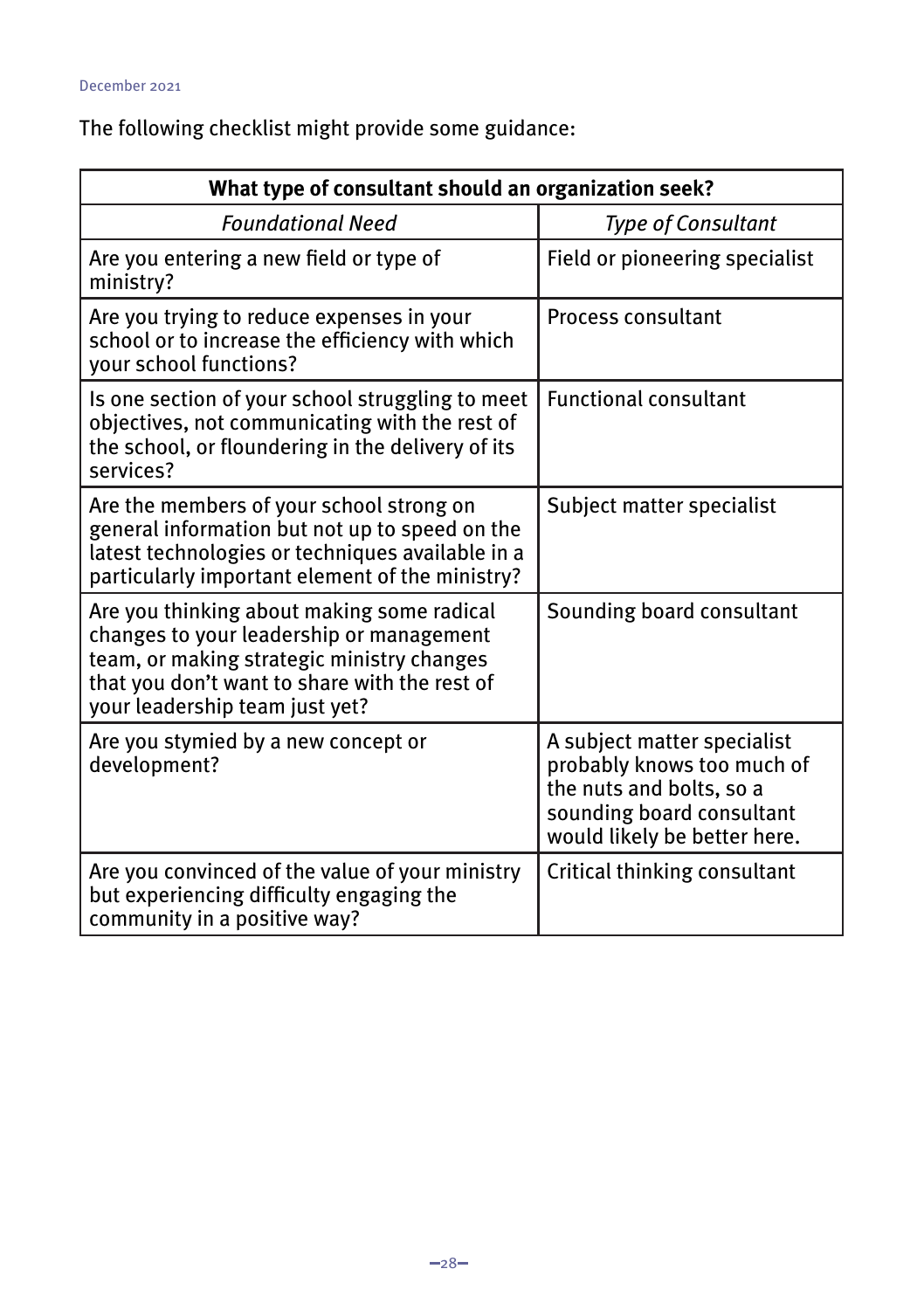

## **The Character of a Good Consultant**

For the consultancy process to be fruitful, schools need to be on the lookout for consultants of good character, and consultants need to know themselves and understand the characteristics of a good consultant. Expertise alone is insufficient. Good consultants are committed to a school's needs and agendas rather than presenting pre-planned packages.

Above all, schools and consultants must realize the highly relational nature of the process. Particularly in theological education in relational societies, consultants are more likely to be successful if they focus on emotional intelligence and spiritual guidance over practical advice, even while acknowledging that they have been invited because of their expertise.

As school leaders read the character description below, they must recognize how much the consultant needs from the school for the process to be fruitful. A consultant does not simply come in to tell the school what to do; a consultant comes to listen primarily – so those at the school must be ready to speak honestly, boldly, clearly, and in Christian love. If those at the school do not own the process, the consultant's final recommendations likely will not truly fit the school's needs – and all the time, money, and effort will be wasted. Schools who participate fully reap the most long-term benefits from consultancy.

Quality consultants are characterized by:

- *• Research*: Good consultants do not begin their consultancy on arrival but take time beforehand to research a school's history, demographics, and local societal challenges. While this information will inevitably be general, it can provide basic parameters to guide the visit. Oftentimes, the school can provide valuable documentary information – such as the results of a recent accreditation visit or field research that they have conducted. Open sharing (by the school) and careful reading (by the consultant) of this material provides a significant head start for the consultancy visit.
- *• Politeness*: People appreciate good manners (though courtesy is always culture-specific). From the consultant, a letter of thanks in advance to the person at the school who invited you will establish good rapport. The consultant should thank the school for their hospitality both verbally and in writing following the consultancy. Depending on the cultural context, a small gift to the school may also be appreciated. Schools may give a small gift-souvenir to a consultant. Consultants should note that the extent of thanks they express is context-specific, and they do well to ask the individual hosting them at the school whether they should open the gift in public and/or express thanks.
- *• Listening*: When a consultant arrives at a school, the starting point should be to be quick to listen and slow to speak. The temptation for those of us with expertise is to speak too soon. However, we cannot adequately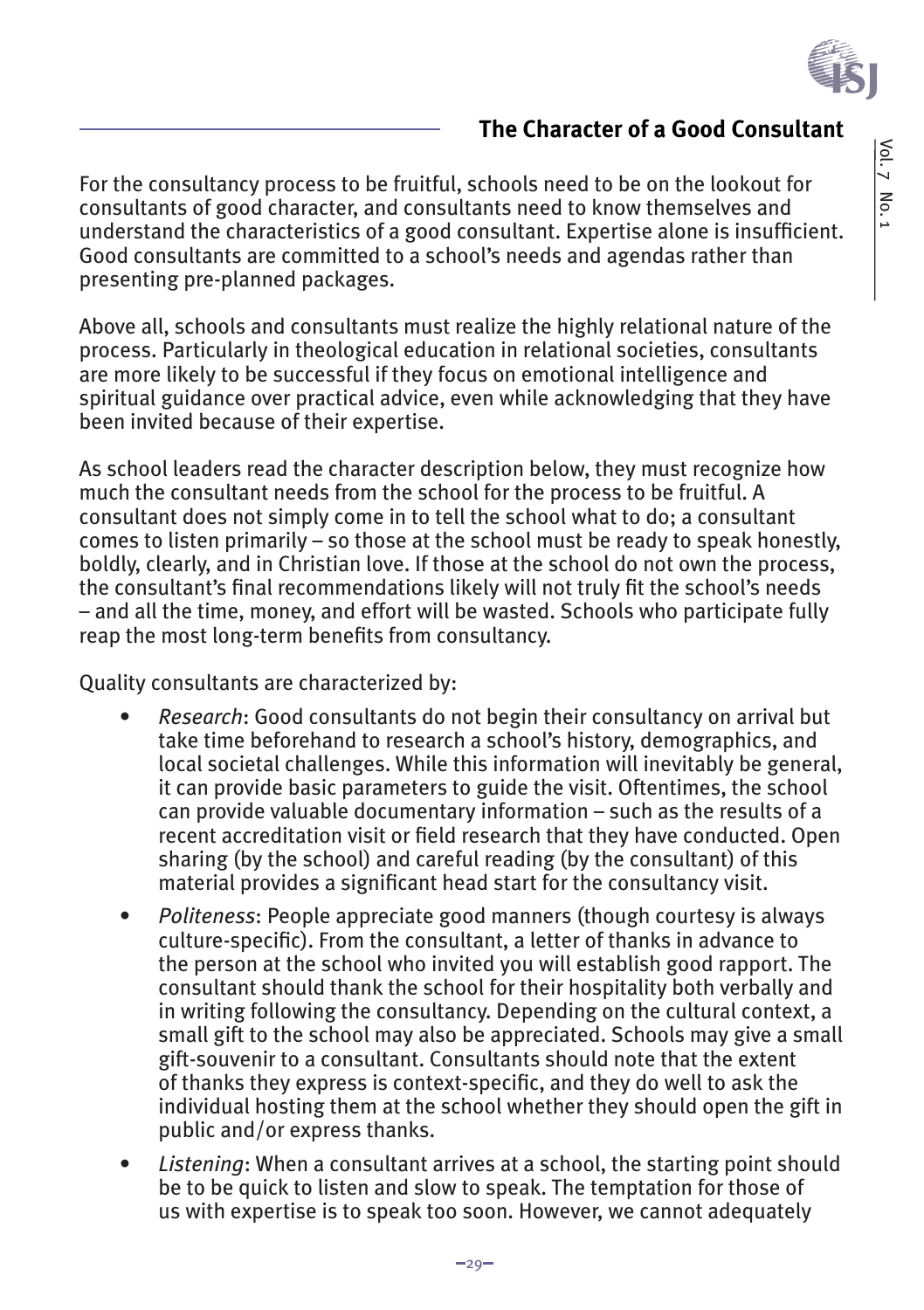provide wisdom and guidance unless we first listen patiently and delve deeply into the school's relationships and systems. In some ways, consultancy is a form of "institutional therapy," so the basics of reflective listening ("What I hear you saying is ...") are often a strategic element for guiding the school. Careful listening establishes the consultant's credibility by demonstrating resonance with the school's needs and aspirations rather than simply bringing a personal agenda. Many consultants struggle to listen, particularly if there has been financial outlay to get them there: a consultant can easily feel pressure to deliver a result in a short period. They do well to clarify that their work is a stage in a process and that its results may not be very visible. Often, the greatest gift a consultant can give to a school is to raise questions rather than give answers, even if the consultant has few tangibles to show at the end.

- *• Asking the right questions*: Quality consultants assume that they *do not* understand the institution in which they find themselves, so they will not give any "answers" until they have asked a plethora of questions. Good questions include the basics: Who? What? When? Where? Why? These questions should be asked in advance of the consultant's visit but continue to be significant upon arrival at the school. As responses come, a good consultant can quickly grasp the key issues and step back to see the big picture – playing the role of synthesizer more than analyst.
- *• Focus*: Throughout research and listening, consultants must pay attention. Careful listening can be exhausting, but it is key, particularly in the early stages of the process.
- *• Silence*: As they begin to make suggestions, consultants must be comfortable with silence to allow those at the school to process what they are saying. When others process what the consultant says, they will more likely own their responses and actions.
- *• Humility*: Consultants must have the humility to accept refusal and opposition. Change will only come when the school is convinced of what the consultant advises. Often, consultants are unaware of factors that make it difficult or even impossible to implement their suggestions. A non-threatening pathway may be to offer suggestions that have worked elsewhere and then provide space to discuss why the idea might not work in this specific context and what elements of the idea might be feasible.
- *• Cultural sensitivity*: A consultant must be aware that most methods are not readily transferable across cultures. Therefore, a consultant needs to present suggestions tentatively, asking advice about how the ideas might be adapted locally. Someone who has multicultural experience can be a significant asset, as they can help facilitate intercultural communication.
- *• Paraklesis*: Throughout the process, the consultant must prioritize the school's agenda, not their own. Consultancy is a *parakletic* process in which the consultant comes alongside with encouragement, exhortation, challenge, and consolation and points to possible ways forward.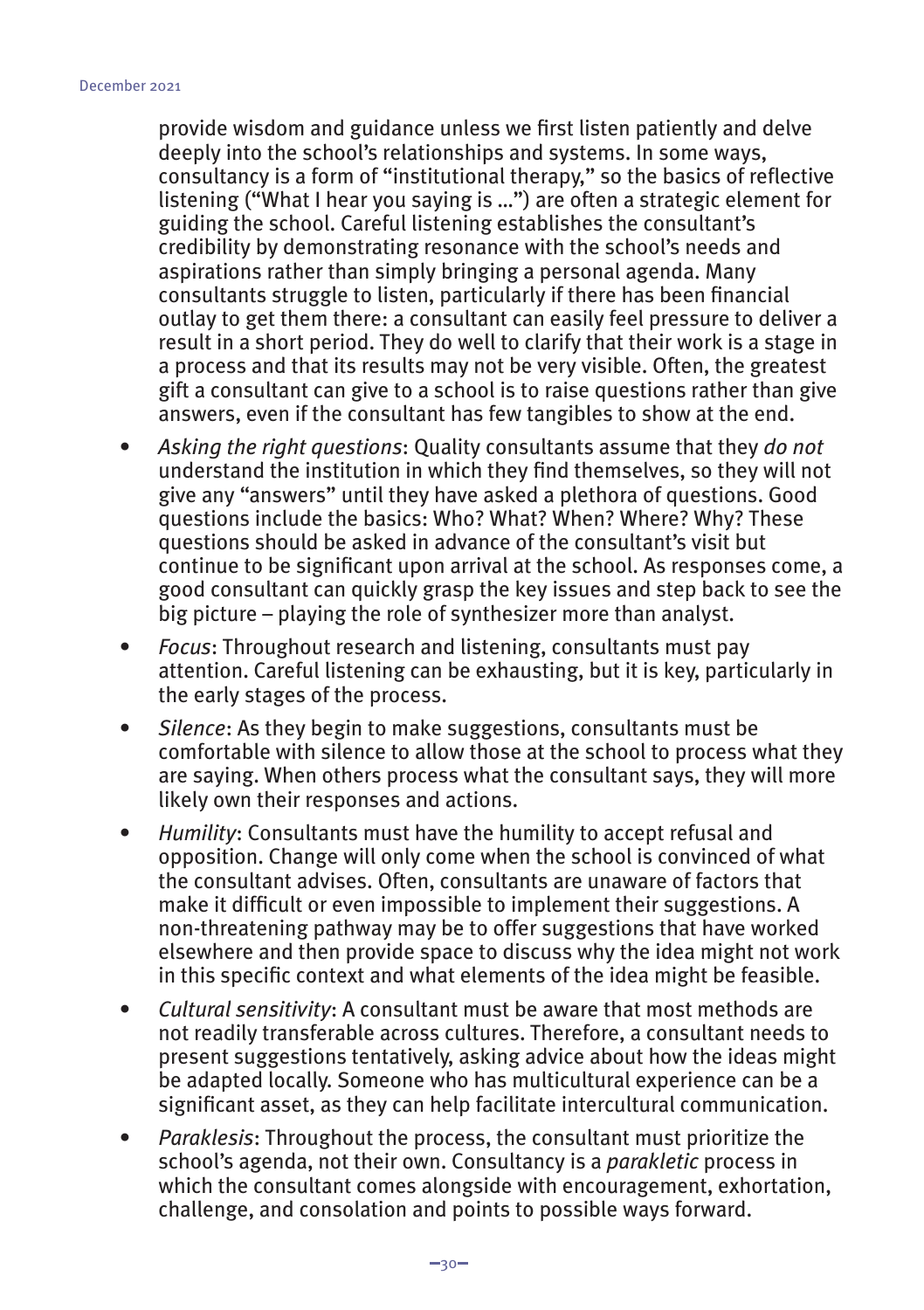

Beginning with the school's own questions and agenda empowers the school to choose the plan that will best suit its local needs – and the consultant will see most change when participants have discovered their own solutions to their own problems. So a consultant's best role is not to give answers as the expert but to help the school develop its own answers to challenges.

*• Prayer and faith*: The spiritual dimension must never be lost. Consultants should pray with and for those whom they serve, and they must trust God's sovereignty. In addition, consultants need to ensure their personal spiritual well-being. The "wisdom that comes from above" (James 3:17) emerges from openness to hear God speak.

#### **The Process of Consultancy**

A consultancy usually moves through five stages (Block 2011). I describe the process below from the school's point of view, with notes to consultants about key themes along the way.

- *1. Entry*: The first phase is the initial contact, when you invite the consultant to work with your school. During this phase, you at the school should:
	- Listen to the consultant and be receptive to them as they seek to build trust. Above all, a quality relationship is crucial for success.
	- Arrange timing and logistics for the consultant's visit.
	- Establish terms, including the extent to which the consultant's role is only advisory, or whether you expect them to do some sort of intervention. Perhaps you just want the consultant to advise on a personal basis, with a very open agenda. Or maybe you want the consultant to observe the school and reflect on what they see. Or perhaps the school has a specific problem, and you don't know how to solve it. In one situation I know of, the consultant only discovered upon arrival that the problem he had been contacted to address actually required police intervention, and the school expected the consultant to mediate between it and the government. So having clear understanding in advance is crucial.
	- Confirm plans and expectations in writing in order to safeguard the school and the consultant. Clear expectations can mitigate misunderstanding and conflict. In particular, clearly define when you consider the consultant's job to be "done."
	- Supply the consultant with information, as they request, so that they can undertake an initial exploration of the problem and determine whether they are the right consultant for the job.
	- Respond to the consultant as needed as they develop ideas for the best way to start.

InSights Journal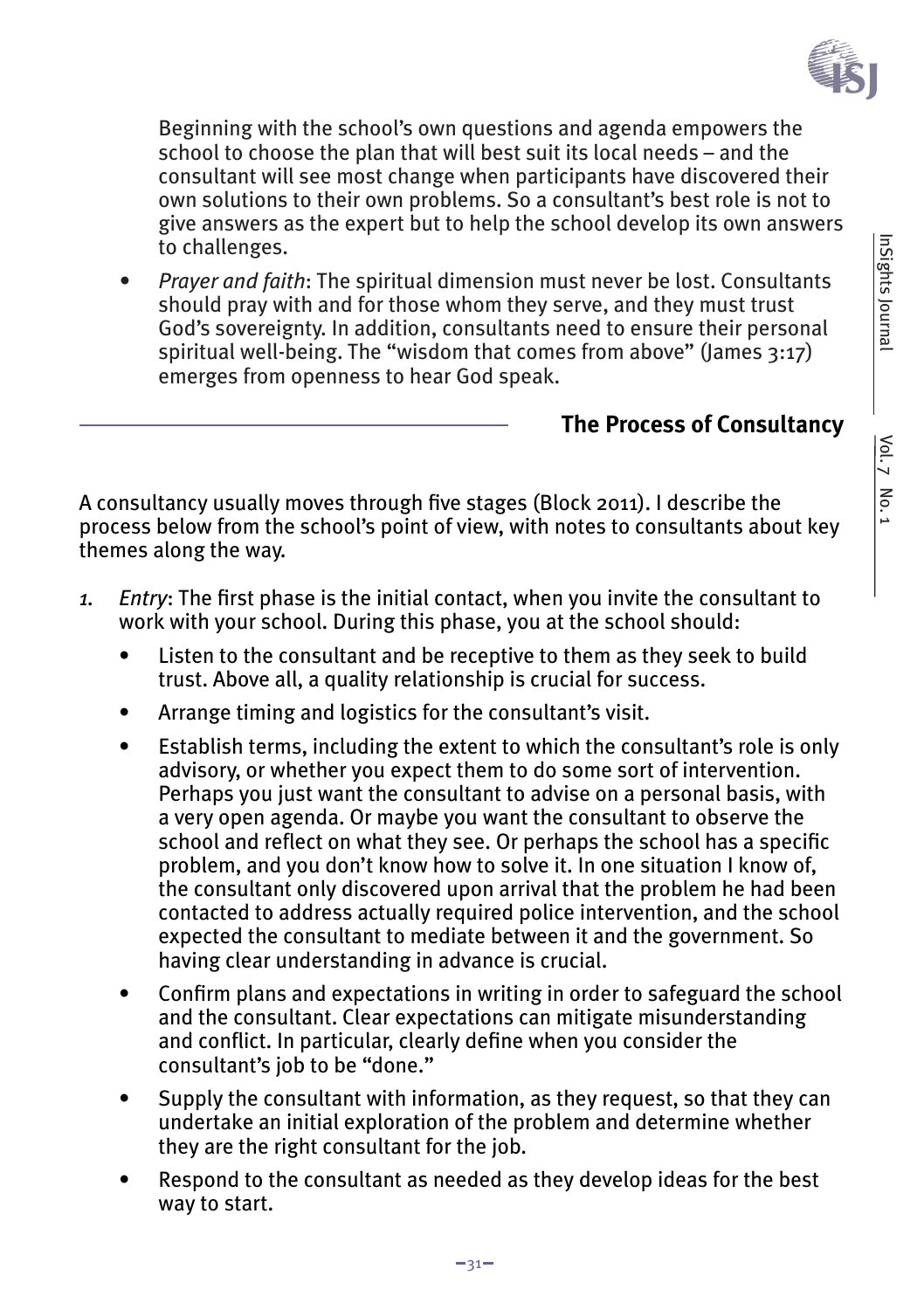#### December 2021

• Prepare the school's faculty, students, staff, board, etc. for the consultant's in-person visit. The consultant is "invading the school," and some may resent this invasion. Yes, the consultant is coming by invitation, but their conversations may be difficult, and participants at the school may be reticent to speak, concerned that they may say something inappropriate. You need to tell those involved explicitly that it is acceptable for them to talk freely to the consultant.

When consultants describe their worst disasters, they usually see that the problem lay in the initial phase. If you wish to make the most of the consultant's wisdom, you need to be open, responsive, honest, and clear to help avoid misunderstandings down the road.

- *2. Discovery*: During this phase, the consultant asks question after question after question. Participants at the school should answer fully and honestly. Only through extensive dialogue can the consultant gain an accurate sense of the problem or situation, so even when their questions may seem difficult or confusing, seek to work toward understanding. Very often, the consultant's greatest contribution is in helping you discover answers to the school's problems for yourselves. During discovery, the school should:
	- Enable the consultant to talk to stakeholders (faculty, staff, students, board, alumni, etc.). Those impacted by final decisions must participate in the discussions. Otherwise, ownership of the implementation process will be limited or even resisted.
	- Help the consultant develop checklists. As a part of research and listening, the consultant may have participants develop checklists of what is important to them: theological, educational, contextual, etc. Through these checklists, reflect on what elements are most important for your school, community, local churches, etc.
	- Respect appropriate times. Working with the consultant, keep meetings to a maximum of 6 hours per day. Consultancy is demanding, and the consultant (and you at the school) need time alone to reflect on each day's discussions.
	- *• Note to consultants: Taking longer in your travel, including an overnight rest, can help you feel better prepared for the demands of consultancy*.
- *3. Feedback*: For those at the school, knowing when to move from speaking to listening requires great wisdom (and, for the consultant, vice versa). Prepare to hear what the consultant says with a spirit of humility and grace. You have invited them to address a problem; therefore, you expect the consultant to advise you, but you should recognize that they need to do so with care, and that you will need to receive their words in the same spirit. Expect the consultant to begin by summarizing the key contours of what they have discovered, to ensure that they understand the situation – and be prepared to give gentle clarifications or corrections as needed. Only then can the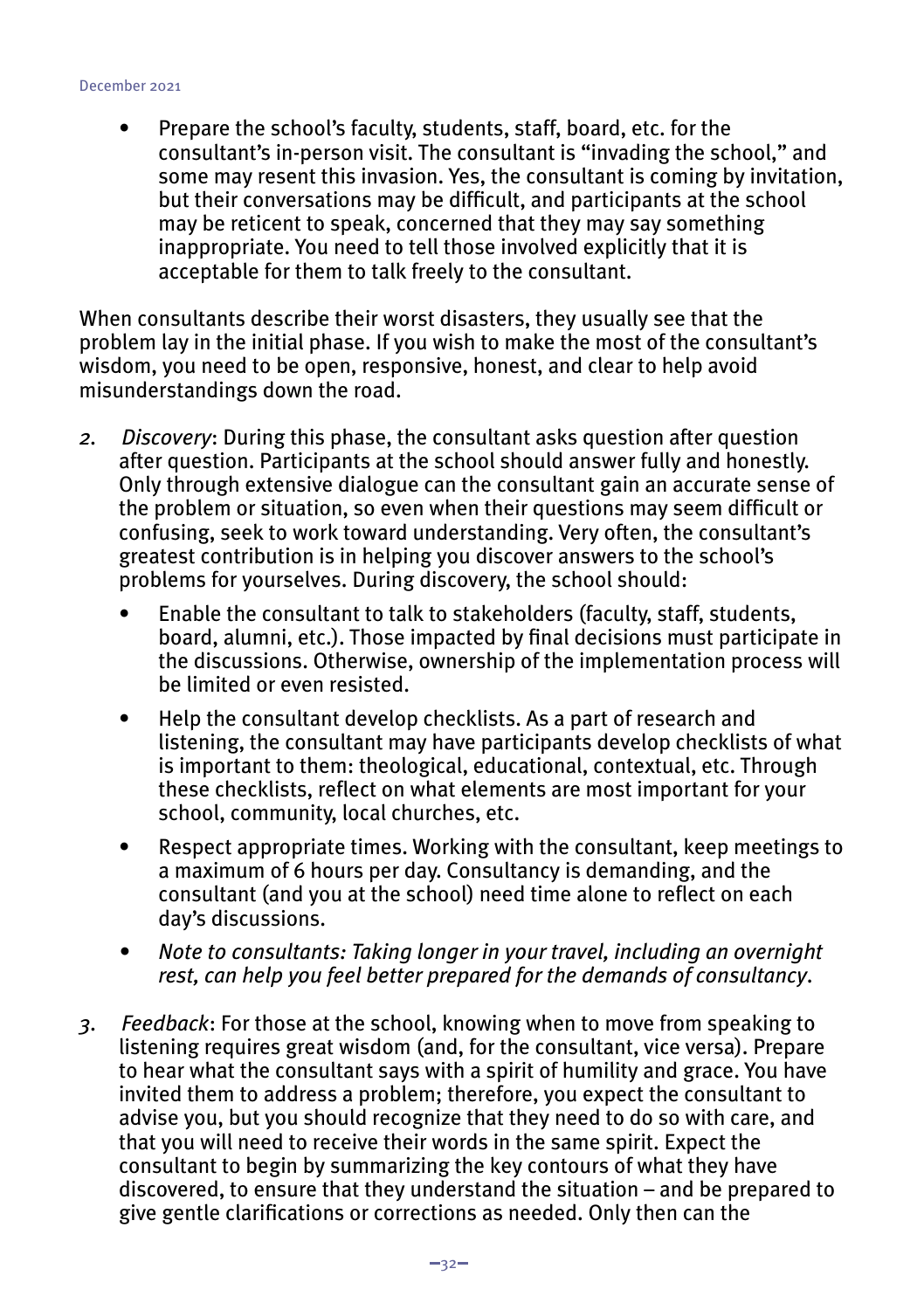

consultant recommend truly helpful strategies. To be ready to receive the consultant's feedback, you should:

- Be ready to share your own new insights first. The best insights are those generated by the school and its leaders, so the consultant will welcome your thoughtful responses to conversations.
- Prepare for resistance when the consultant gives feedback. The more emotionally costly the project, the more resistance you or others may feel, or the more resistance the consultant may encounter in general. You (especially the school's leader) must handle this resistance graciously and clearly before an appropriate decision can be made about how to proceed.
- In particular, be aware that particular challenges exist in cultures where those in leadership are seen as "untouchable," above criticism – and that you may be in such a culture. In these contexts, especially if you are the school's leader, you may need to prepare yourself and your administrative team to hear hard things.
- Look for a prioritized list of recommendations from the consultant. The consultant should limit major feedback to 3 or 4 actions. If they give a long list of recommendations, that can increase resistance to action. Instead, expect them to list a few key suggestions, followed by a clearly delineated secondary list of other areas that you may wish to consider later.
- *• Note to consultants: Consultants are most fruitful when they rely on the direction of the Holy Spirit in when and what they speak. Especially in contexts where leaders seem to be "untouchable," affirm the school's leaders while pointing out positive pathways to the future. You do well to move from "critical thinking" to "constructive thinking" in the way you phrase your feedback.*
- *4. Implementation*: After hearing the consultant's feedback, you must decide what to do next. The consultant can continue to help as you plan actions based on their feedback. Often, implementation begins with an "educational" event, in which potential changes are introduced to those who will most likely be impacted, or in which a wider circle of stakeholders is informed of the consultancy recommendations and is given the opportunity to contribute to plans.
	- *• Note to consultants: This is the moment in which the consultant must be able to "dance" – to know when to lead and when to follow.*
- *5. Extension* or *Termination*: Once the consultancy is completed, you need to decide whether the consultant's involvement with the school should continue. As noted above, it can be helpful to stipulate the end point of the consultation in the entry phase. Then the decision for continuation would be implicit, a simple yes or no, and if yes, for what period and in what form. Sometimes, in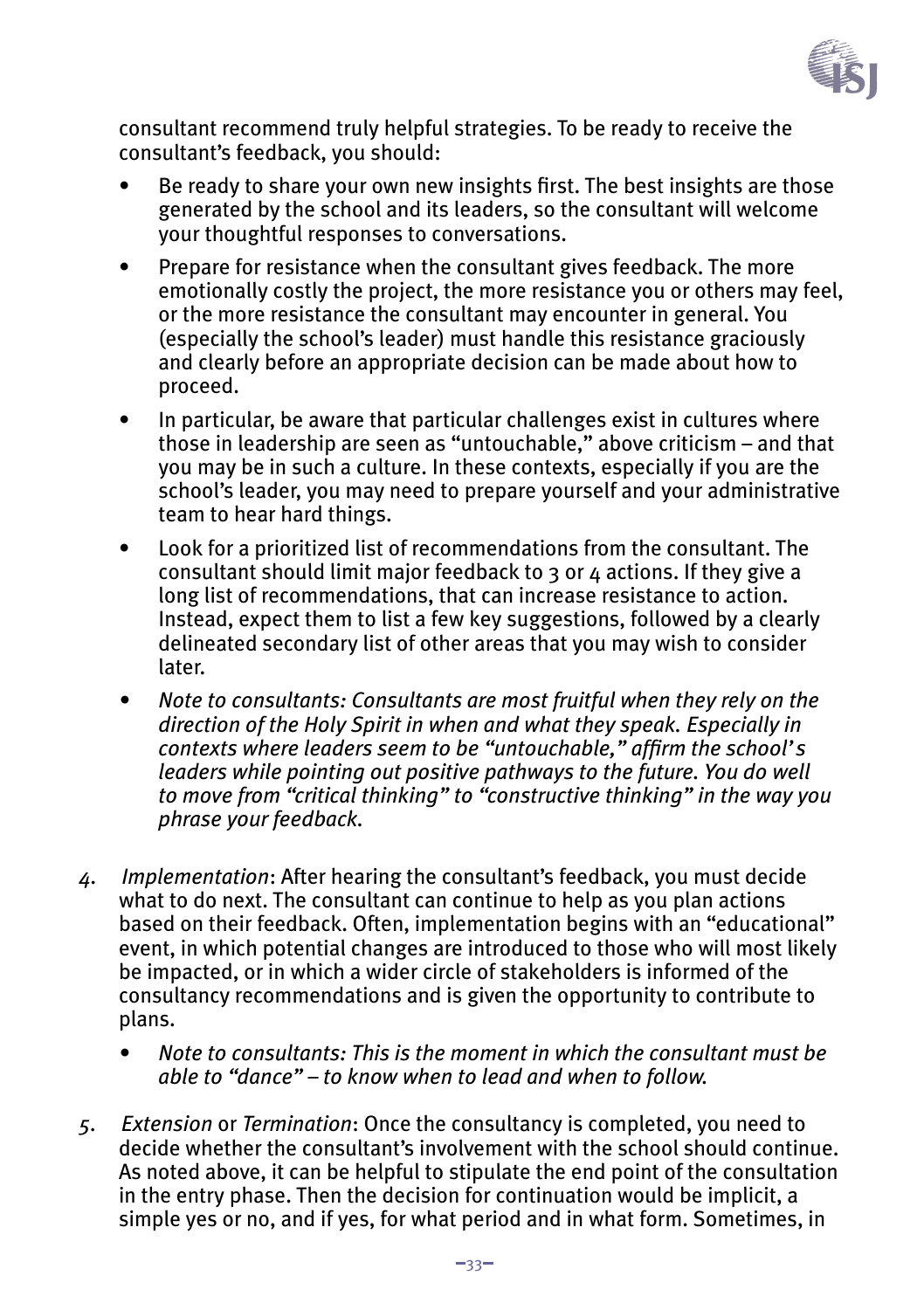the process of attempted implementation, deeper problems emerge, and you sense that further involvement of the consultant is called for – either virtually or in person – to pursue key issues at the next level. Or it may be that another kind of consultant is needed for the next phase, and the first consultant can help you identify and pass the baton to someone better qualified for the next phase. If the consultancy was a success, further engagement may be unnecessary, as you believe that you have what you need to move forward. Or if the visit was a "failure", termination will likely occur, as you do not see value in pursuing the consultative relationship.

*• Note to consultants: Whatever happens, the consultant should follow up relationally with expressions of ongoing care, even when future engagement may be limited. Keep in mind that, most likely, some level of benefit occurred, whatever the perceived outcome – if not for the school, then for you.*

#### **The Value of Being an Outsider**

Schools and consultants should recognize the value of having (or being) an outside perspective and should find ways to leverage that gift:

*• Distance*: While the members of a school are best placed to understand that school, over time, systemic blindness can set in. People become so used to the way things are that they are unaware of how dysfunctional their processes can be. Often, negative patterns become self-reinforcing. A consultant can offer alternate approaches.

While finding healthy new alternatives should be the work of the Board, some Boards do not fully understand their role in providing accountability, constructive thinking, and vision to the organization's leaders, in which case consultancy is often of particular value. However, the Board and other significant stakeholders remain crucial, and the consultant's work should always involve the Board. Indeed, the Board is most likely to be the group that has a unique inside/outside perspective, as they are part of the school yet have potential for critical distance.

- *• Speaking the truth*: The consultant comes and then goes and therefore is in a better place to speak the truth in love (Ephesians  $4:15$ ). Genuinely loving the institution and its people while maintaining distance is one of the greatest challenges facing the Christian consultant. One way to do this is to find the people in the school who are already aware of problems and potential solutions but who do not feel free to speak their minds. A consultant can encourage them, empowering them to use their preexisting expertise to implement healthy change. Bringing in an outside "prophet" can give voice to the "prophets" who are already present within the organization (Mark 6:4).
- *• Network of ideas*: Global experience enables a consultant to see broad relationships. A consultant can "give permission" to a group to do